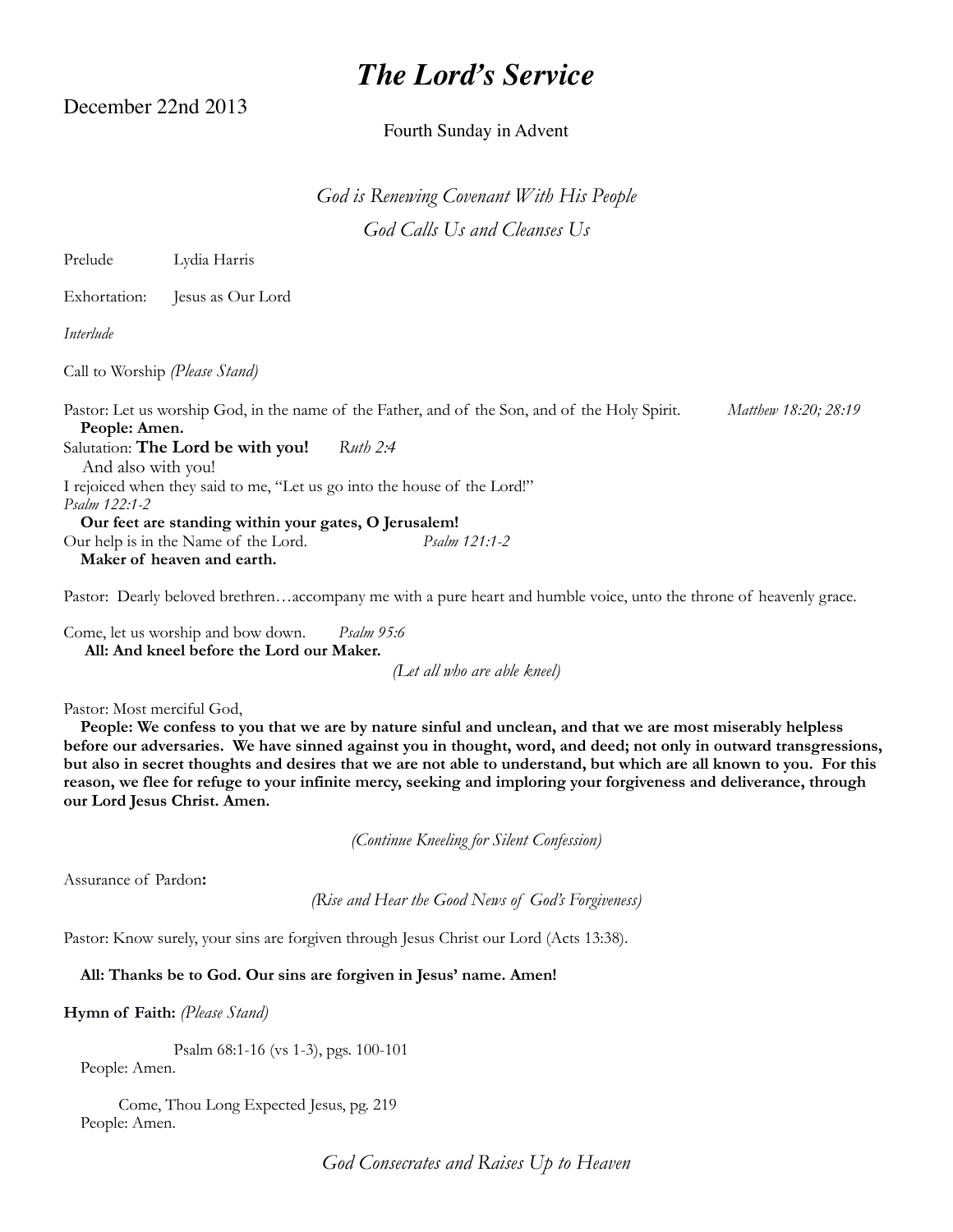Pastor: Lift up your hearts! **People: We lift them up to the Lord!** \*Responsive Psalm Psalm 24 Pastor: Yahweh's is the earth, and her fulness,  **People: The world, and those who dwell in her,** For He founded her upon the seas, **And upon the rivers He established her.**

Who may ascend to Yahweh's hill? **And who may stand in His holy place?**

He who has clean hands and a pure heart, **Who does not lift up his soul in vanity, And does not swear deceitfully.** He will receive a blessing from Yahweh, **And vindication from the God of his salvation.** Such is the generation of those who seek Him, **Who seek Your face—such is Jacob.**

Lift up your heads, O gates, **And be lifted up, portals of the future,** That the glorious King may enter!  **Who is this glorious King?** Yahweh, strong and mighty, **Yahweh, mighty in battle**.

Lift up your heads, O gates,  **And lift them up, portals of the future,** That the glorious King may enter!  **Who is this glorious King?** Yahweh of hosts! **He is the glorious King!**

#### **All: Amen! Yes Amen!**

#### Confession of the Nicene Creed *(Please be seated)*

We believe in one God, the Father, the Almighty, maker of heaven and earth, of all that is, seen and unseen. We believe in one Lord, Jesus Christ, the only Son of God, eternally begotten of the Father, God from God, Light from Light, true God from true God, begotten, not made, of one Being with the Father. Through him all things were made. For us and for our salvation he came down from heaven: by the power of the Holy Spirit he became incarnate from the Virgin Mary, and was made man. For our sake he was crucified under Pontius Pilate; he suffered death and was buried. On the third day he rose again in accordance with the Scriptures; he ascended into heaven and is seated at the right hand of the Father. He will come again in glory to judge the living and the dead, and his kingdom will have no end. We believe in the Holy Spirit, the Lord, the giver of life, who

 proceeds from the Father and the Son. With the Father and the Son he is worshiped and glorified.

He has spoken through the Prophets.

We believe in one holy catholic and apostolic Church.

We acknowledge one baptism for the forgiveness of sins.

We look for the resurrection of the dead, and the life of the world to come. Amen.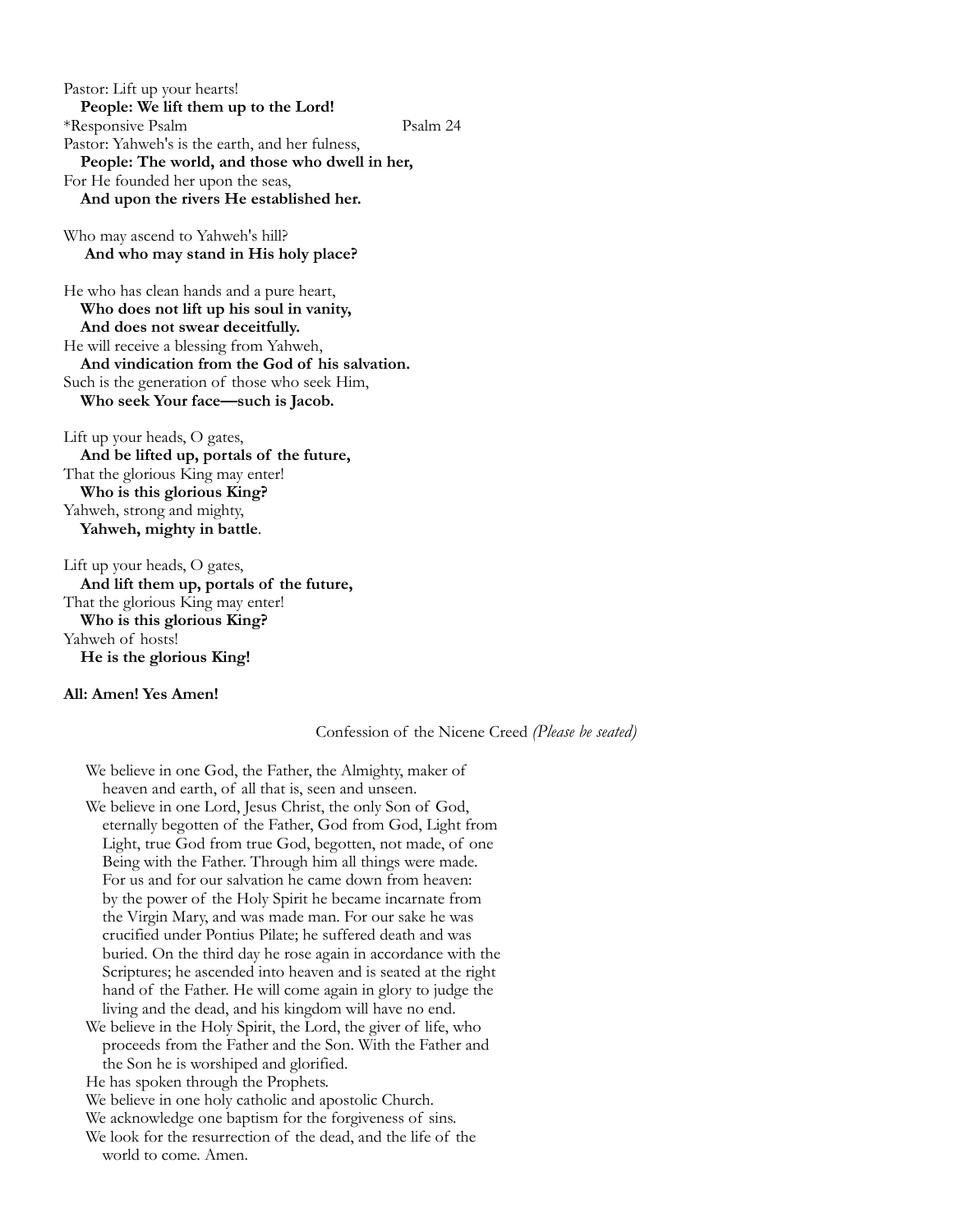Pastoral Prayer & Sung Lord's Prayer (see hymnal's back cover) Please respond at the end of each section: Pastor: Father, hear our prayer! **People: For Your Steadfast Love Endures Forever!**

Reading of God's Word **(Please Stand)**

Old Covenant Reading: Isaiah 7:10-17 Pastor: This is the Word of the Lord. **People: Thanks be to God.** Epistle Reading: **Example 3:1-7** Romans 1:1-7 Pastor: This is the Word of the Lord. **People: Thanks be to God.** Gospel Reading in the Midst of the People: Matthew 1:18-25 Pastor: The Gospel of Our Lord Jesus Christ. **People: Thanks be to God** Hymn of Faith: Psalm 68: 1-16 (vss. 4-6) - pages 100-101

 **People: Amen!**

Sermon: Pastor Uri Brito Text: Matthew 1:18-25 Title: For Unto Us a Chid is Born

Offertory: (Ex. 23:15; 34:20; Dt. 16:16) Pastor: Let us worship God with our tithes and offerings.

Hymn: Wake, Awake, For Night is Flying, pg. 228-229 t **People: Amen.**

Offertory Prayer

# *God Communes With Us*

Celebration of Holy Communion *(Please be seated)*

Passing of the Bread ("*The Lord be with you" "The Lord bless you")* Passing of the Wine (*"The Peace of Christ be with you" "And also with you*")

Congregational Response *Gloria Patri* 

*(Please Stand with Hands Raised)*

Glory be to the Father and to the Son and to the Holy Ghost. As it was in the beginning, is now, and ever shall be, world without end, A-men, A-men.

*God Commissions Us*

The Lord's Commission *Matthew 28:18-20*

Pastor: Our mouths will speak the praise of the Lord!  **People: Let all flesh bless his holy name forever and ever.**<br>AMEN! *Psalm 145:21* **Psalm 145:21** 

Closing Hymn: O Worship the King, pg. 321  **People: Amen!**

Benediction *Numbers 6:24-26*

Threefold Amen

*Pastor: Go in Peace to Love and to Serve our Risen Christ!*